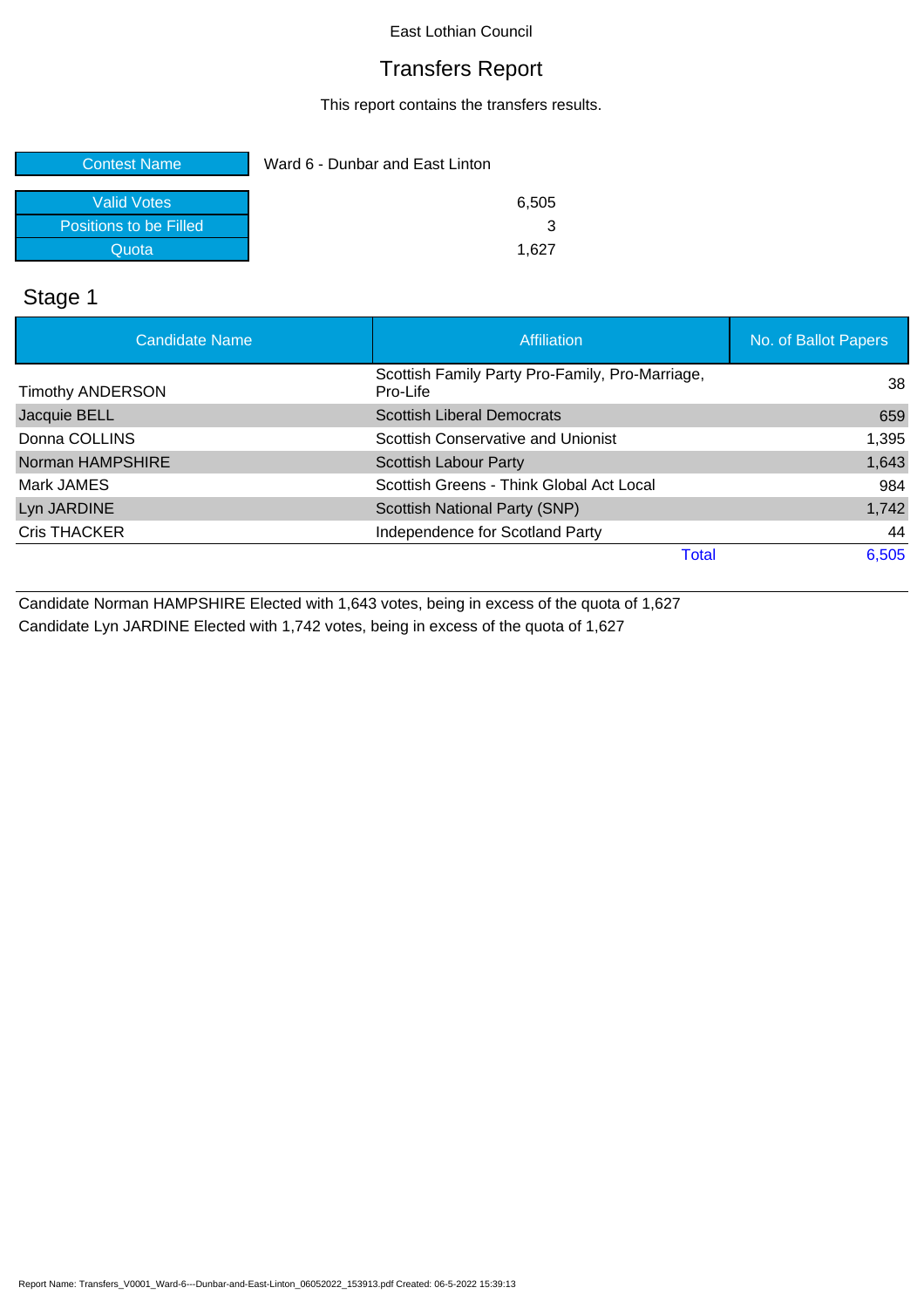# Transfers Report

This report contains the transfers results.

# Stage 2 - Surplus of Lyn JARDINE 115.00000

| Action                              | No. of Ballot<br><b>Papers</b> | <b>Transfer Value</b> | <b>Votes Transferred</b> |
|-------------------------------------|--------------------------------|-----------------------|--------------------------|
| <b>Transfer to Timothy ANDERSON</b> | 31                             | 0.06601               | 2.04631                  |
| Transfer to Jacquie BELL            | 217                            | 0.06601               | 14.32417                 |
| <b>Transfer to Donna COLLINS</b>    | 45                             | 0.06601               | 2.97045                  |
| <b>Transfer to Mark JAMES</b>       | 985                            | 0.06601               | 65.01985                 |
| <b>Transfer to Cris THACKER</b>     | 187                            | 0.06601               | 12.34387                 |
|                                     |                                |                       |                          |
| No further preference               | 277                            | 0.06601               | 18.28477                 |
| Not transferred due to rounding     |                                |                       | 0.01058                  |
|                                     | <b>Total</b>                   |                       | 115.00000                |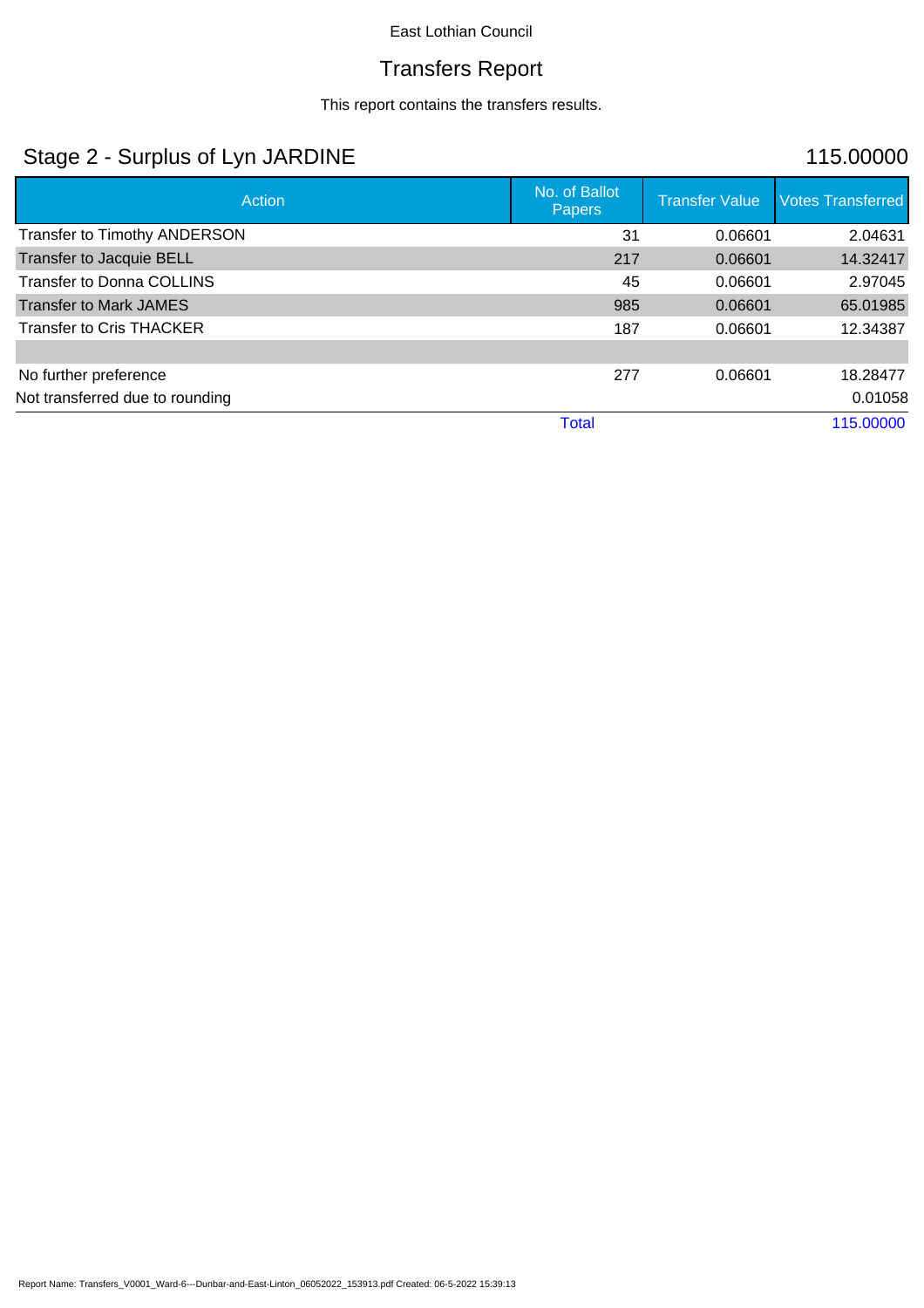# Transfers Report

This report contains the transfers results.

# Stage 3 - Surplus of Norman HAMPSHIRE 16.00000

| <b>Action</b>                    | No. of Ballot<br><b>Papers</b> | <b>Transfer Value</b> | <b>Votes Transferred</b> |
|----------------------------------|--------------------------------|-----------------------|--------------------------|
| Transfer to Jacquie BELL         | 498                            | 0.00973               | 4.84554                  |
| <b>Transfer to Donna COLLINS</b> | 319                            | 0.00973               | 3.10387                  |
| Transfer to Mark JAMES           | 306                            | 0.00973               | 2.97738                  |
|                                  |                                |                       |                          |
| No further preference            | 456                            | 0.00973               | 4.43688                  |
| Not transferred due to rounding  |                                |                       | 0.01361                  |
|                                  | Total                          |                       | 16.00000                 |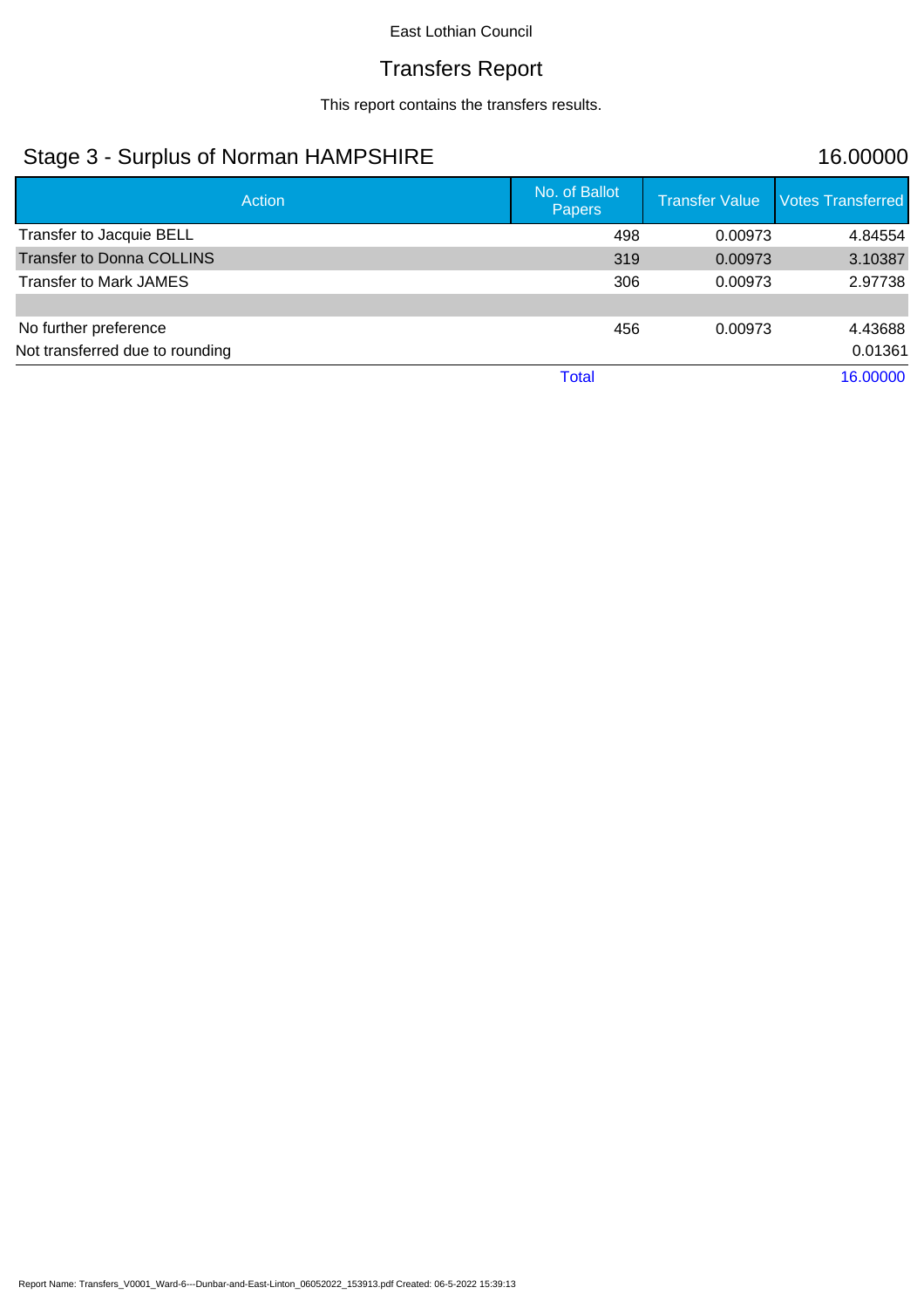#### Transfers Report

This report contains the transfers results.

# Stage 4 - Exclusion of Timothy ANDERSON 40.45497

| <b>Action</b>                    | No. of Ballot<br><b>Papers</b> | <b>Transfer Value</b> | <b>Votes Transferred</b> |
|----------------------------------|--------------------------------|-----------------------|--------------------------|
| Transfer to Jacquie BELL         | 9                              | 1.00000               | 9.00000                  |
| <b>Transfer to Donna COLLINS</b> | 10                             | 1.00000               | 10.00000                 |
| <b>Transfer to Mark JAMES</b>    | 9                              | 1.00000               | 9.00000                  |
| <b>Transfer to Cris THACKER</b>  | 2                              | 1.00000               | 2.00000                  |
| Transfer to Jacquie BELL         | 9                              | 0.06601               | 0.59409                  |
| <b>Transfer to Mark JAMES</b>    | $\overline{7}$                 | 0.06601               | 0.46207                  |
| <b>Transfer to Cris THACKER</b>  | 4                              | 0.06601               | 0.26404                  |
| Transfer to Jacquie BELL         | 10                             | 0.00973               | 0.09730                  |
| <b>Transfer to Donna COLLINS</b> | 3                              | 0.00973               | 0.02919                  |
| <b>Transfer to Mark JAMES</b>    | $\overline{7}$                 | 0.00973               | 0.06811                  |
| <b>Transfer to Cris THACKER</b>  | 5                              | 0.00973               | 0.04865                  |
|                                  |                                |                       |                          |
| No further preference            | 8                              | 1.00000               | 8.00000                  |
| No further preference            | 11                             | 0.06601               | 0.72611                  |
| No further preference            | 17                             | 0.00973               | 0.16541                  |
| Not transferred due to rounding  |                                |                       | 0.00000                  |
|                                  | <b>Total</b>                   |                       | 40.45497                 |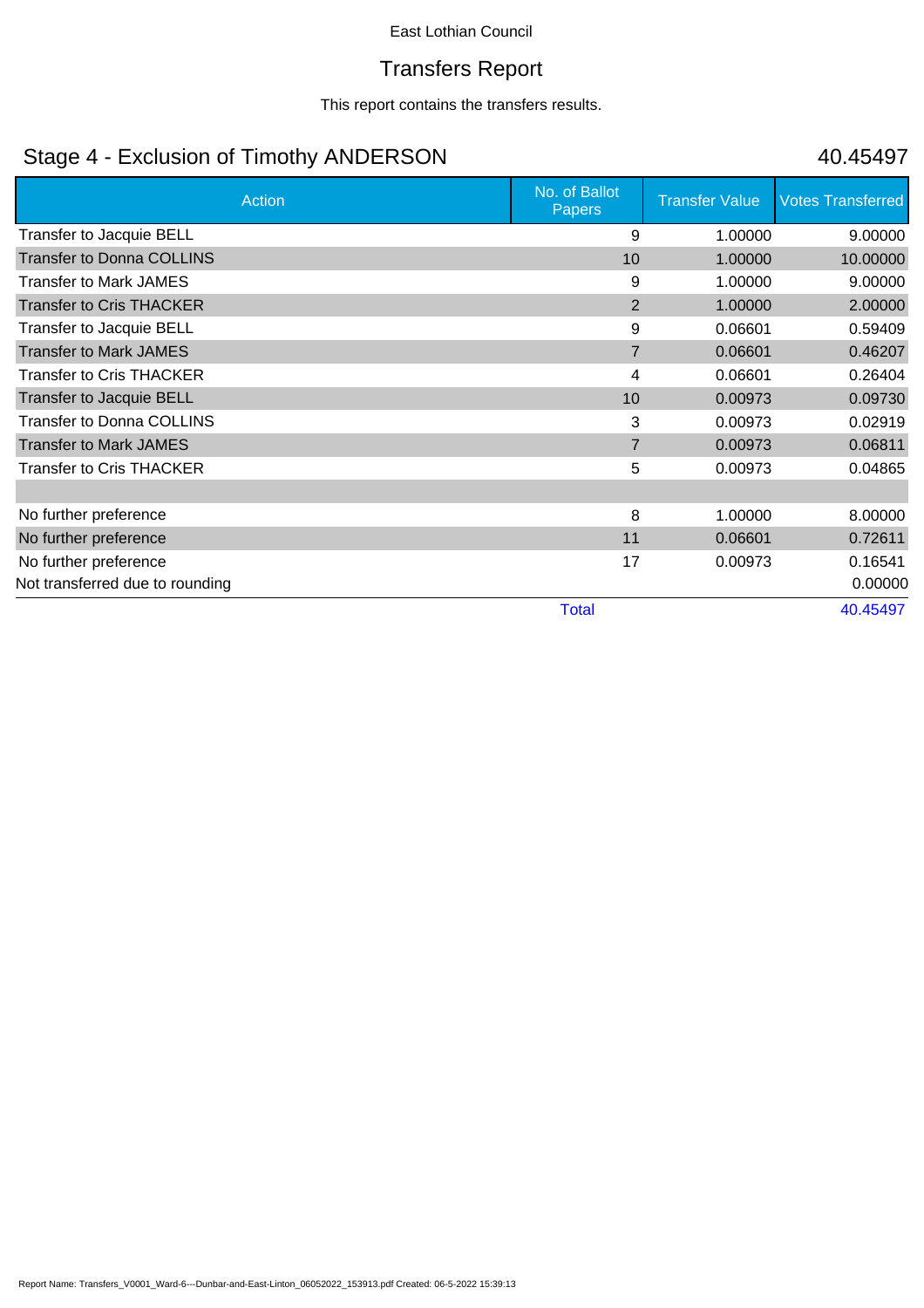# Transfers Report

This report contains the transfers results.

# Stage 5 - Exclusion of Cris THACKER 58.87062

| Action                           | No. of Ballot<br><b>Papers</b> | <b>Transfer Value</b> | <b>Votes Transferred</b> |
|----------------------------------|--------------------------------|-----------------------|--------------------------|
| Transfer to Jacquie BELL         | 9                              | 1.00000               | 9.00000                  |
| <b>Transfer to Donna COLLINS</b> | 3                              | 1.00000               | 3.00000                  |
| Transfer to Mark JAMES           | 23                             | 1.00000               | 23.00000                 |
| Transfer to Jacquie BELL         | 23                             | 0.06601               | 1.51823                  |
| <b>Transfer to Mark JAMES</b>    | 99                             | 0.06601               | 6.53499                  |
| Transfer to Jacquie BELL         | $\overline{7}$                 | 0.00973               | 0.06811                  |
| <b>Transfer to Donna COLLINS</b> | $\overline{2}$                 | 0.00973               | 0.01946                  |
| <b>Transfer to Mark JAMES</b>    | 4                              | 0.00973               | 0.03892                  |
|                                  |                                |                       |                          |
| No further preference            | 11                             | 1.00000               | 11.00000                 |
| No further preference            | 69                             | 0.06601               | 4.55469                  |
| No further preference            | 14                             | 0.00973               | 0.13622                  |
| Not transferred due to rounding  |                                |                       | 0.00000                  |
|                                  | <b>Total</b>                   |                       | 58.87062                 |